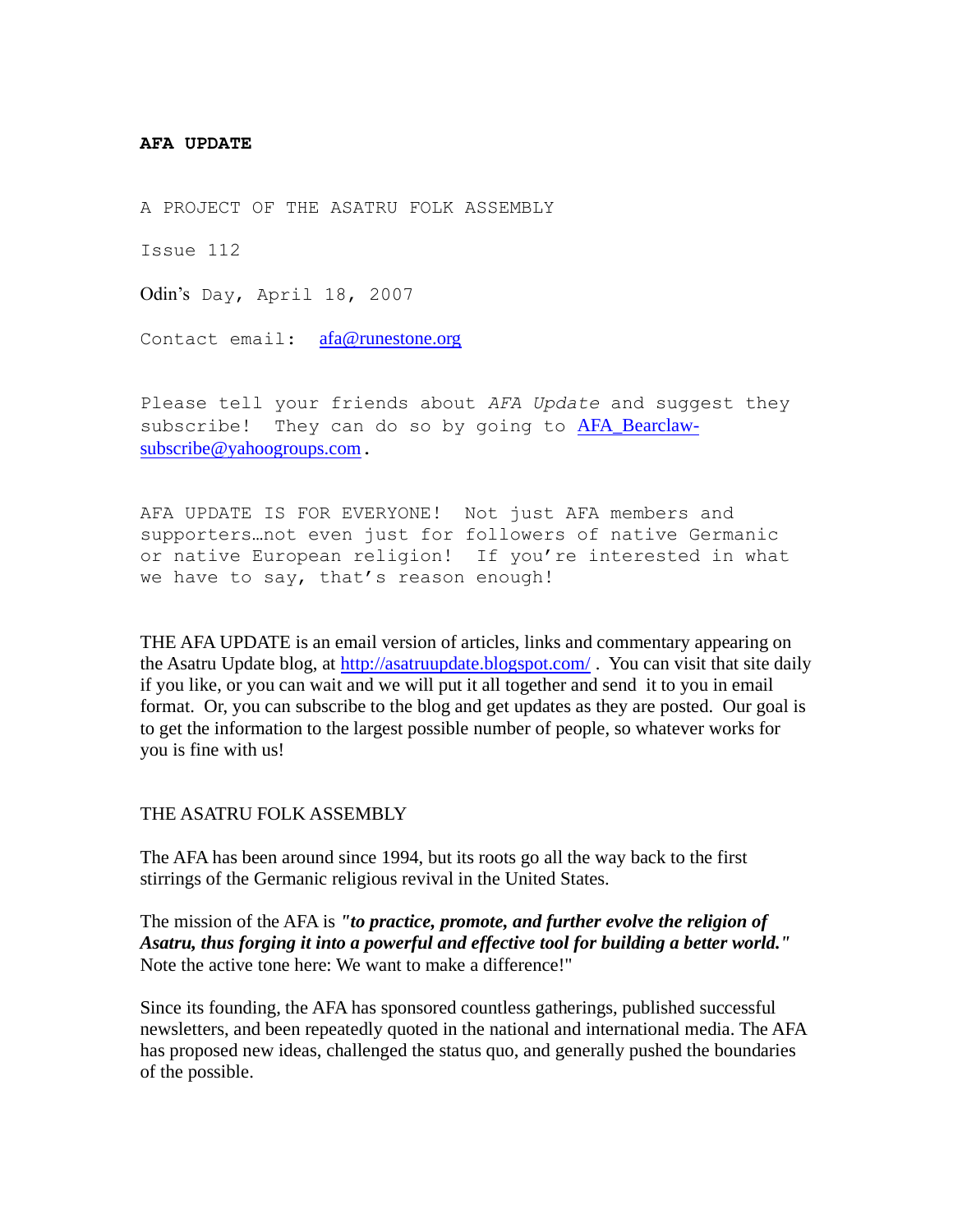We are a membership organization. If you agree with our Declaration of Purpose, join us! You can find a copy of this document by going to the AFA web site and clicking on "Join the AFA!" today!

Please visit our web site at [http://runestone.org.](http://runestone.org/)

## WHY GIVE YOUR MONEY TO THE INTERNAL REVENUE SERVICE?

…when you can donate it to us? The AFA is a nonprofit religious organization, so your contributions are tax-deductible. You can remit by sending us a check or money order made payable to the Asatru Folk Assembly, or by going to our web site and finding the "Make a Donation" button on the left-hand side. You can even arrange payroll deductions if you like; email us for details!

APRIL 12, 2007

Living with the Land Wights - Part Two

Yesterday I described my campaign to save the land Sheila and I are renting from possible development after we move into our new home. I wrote how I leave gifts of oatmeal (and beer - often Guiness) for the land wights, and how I am working on the appearance and all-around tidiness of the place.

APRIL 11, 2007

Living with the Land Wights - Part One

As some of you know, Sheila and I are building a home on some acreage a few miles from where we are now renting, and we will be moving there in the near future. As we ready for the transition, I find myself already missing the place that has been our home for the last thirteen years or more. It consists of twenty-four acres of wooded sanity and privacy that happen to be seven minute's walk from a shopping center. Deer, owls, a bobcat, foxes, and many other animals make it their home. We've given countless blots here, and hosted Asatru events to include the Gathering of the Tribes back in 1999. We've buried our beloved pets here. I've lived on this land longer than any place in my life, with the exception of my boyhood home back in Texas.

I've worried that the landlord will develop these acres after we leave. It would be a shame to see this land paved and the wildlife driven away, so I've been working with the land wights - the intelligences or spirits of the land, the unseen beings who live here and guard the place - to keep that from happening. My goal is to strengthen these wights, giving them might and main so they can hold this home as their own.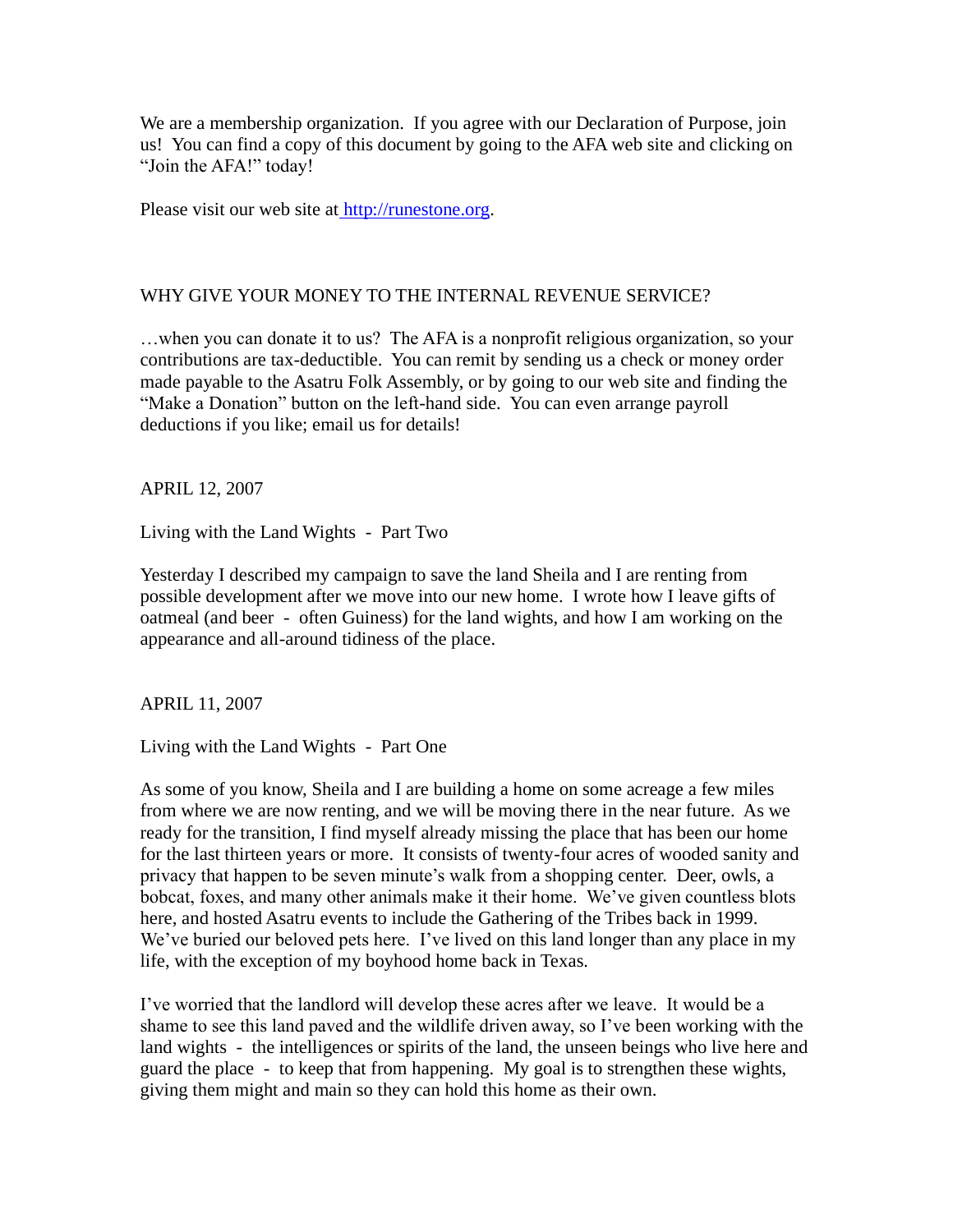In practical terms, this work takes several forms. I've been making weekly offerings to the land wights, in the form of big steaming bowls of oatmeal - which I'm told they like - laced with a generous gob of butter and a bit of half-and-half. (I presume that, even though they are Californian land wights, they don't worry about cardiovascular disease.) Also, I've started taking better care of the place by reseeding the patchy spots on the lawn, watering regularly, and generally cleaning up.

Tomorrow I'll make a post speculating on the mechanism and the effectiveness of these practices, but for now I'll just note that the place is really looking good. In some strictly non-logical way, I feel this land and the living things on it are somehow healthier than they were. I won't try to defend that feeling with science; I report it for what it may be worth and I will save my comments for later.

Suffice to say, I am happy with the way this is going - not just for the wights and the land, but also for the good it has done my spiritual life.

More on all this tomorrow!

## OUR PEOPLE AND OUR CULTURE - LINKS

We are a people - Germanic people, part of the Greater Family of European peoples, following the ways of our ancestors.

Only when we realize we are a river will we stop drowning in puddles.

<http://observer.guardian.co.uk/world/story/0,,2057517,00.html> pagan statue

<http://observer.guardian.co.uk/print/0,,4025363-102285,00.html> black self-esteem

vdare.com/sailer/070415\_diverse.htm Britain not diverse

## FREEDOM AND ASATRU - LINKS

*Our Western traditions of freedom under law derive overwhelmingly from the culture of Northern Europe. (Both words, "freedom" and "law," have Teutonic roots.) It is our task to maintain this gift from our ancestors. In Asatru, freedom is a religious issue!*

<http://www.timesonline.co.uk/tol/news/uk/article1626768.ece?Submitted=true> rebels agains id cards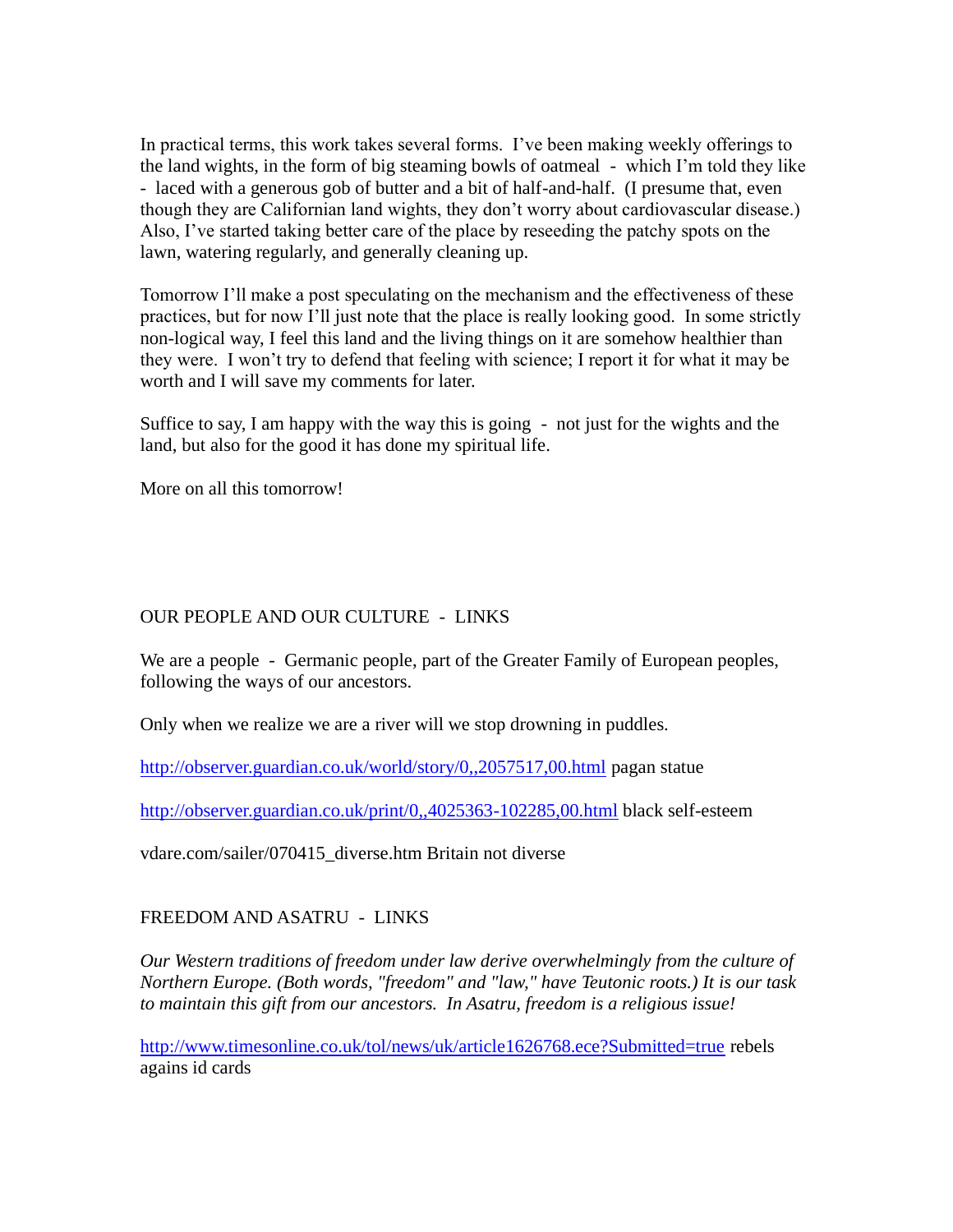[http://www.dailymail.co.uk/pages/live/articles/news/news.html?in\\_article\\_id=447296&in](http://www.dailymail.co.uk/pages/live/articles/news/news.html?in_article_id=447296&in_page_id=1770&in_a_source) [\\_page\\_id=1770&in\\_a\\_source=](http://www.dailymail.co.uk/pages/live/articles/news/news.html?in_article_id=447296&in_page_id=1770&in_a_source) govt lies on ID cards

[http://www.pittsburghlive.com/x/pittsburghtrib/news/mostread/s\\_502099.html](http://www.pittsburghlive.com/x/pittsburghtrib/news/mostread/s_502099.html) guns

<http://rense.com/general76/tfface.htm> face scans

# THE ENVIRONMENT AND ASATRU - LINKS

*The Earth is our mother, called variously in our mythic lore Frigga, Nerthus, and Jord. As the most intelligent species on the planet, humans end up making many decisions for all the other forms of life that live here - so let us choose wisely.*

[http://www.mlive.com/news/chronicle/index.ssf?/base/news-](http://www.mlive.com/news/chronicle/index.ssf?/base/news-11/1175872510114680.xml&coll=8)[11/1175872510114680.xml&coll=8](http://www.mlive.com/news/chronicle/index.ssf?/base/news-11/1175872510114680.xml&coll=8) bees

<http://news.independent.co.uk/environment/wildlife/article2449968.ece> bees

<http://planetark.org/dailynewsstory.cfm/newsid/41282/story.htm>acidic oceans

[http://www.treehugger.com/files/2007/04/how\\_japanese\\_mi.php](http://www.treehugger.com/files/2007/04/how_japanese_mi.php) prius hacking

<http://www.cleanmpg.com/>

[http://www.newsday.com/news/nationworld/nation/wire/sns-ap-orangutan-video](http://www.newsday.com/news/nationworld/nation/wire/sns-ap-orangutan-video-games,0,108529.story?coll=sns-ap-nation-headlines)[games,0,108529.story?coll=sns-ap-nation-headlines](http://www.newsday.com/news/nationworld/nation/wire/sns-ap-orangutan-video-games,0,108529.story?coll=sns-ap-nation-headlines) orangs

[http://www.sciam.com/article.cfm?chanId=sa013&articleID=DCA231BA-E7F2-99DF-](http://www.sciam.com/article.cfm?chanId=sa013&articleID=DCA231BA-E7F2-99DF-3105874539B83ECB&modsrc=most_popular)[3105874539B83ECB&modsrc=most\\_popular](http://www.sciam.com/article.cfm?chanId=sa013&articleID=DCA231BA-E7F2-99DF-3105874539B83ECB&modsrc=most_popular) trees in the right places

<http://rense.com/general76/SHARK.HTM> sharks

<http://www.alternet.org/envirohealth/50494/>denier and big oil

## IMPORTANT DATES

April 30 - Walburg. This Germanic Goddess safeguards the dead heroes who sleep in the burial mound, and harbors deeds yet to bear fruit. Pour a libation to the bold ones awaiting rebirth, and think on how your own acts will live after you.

Hail the Holy Ones!